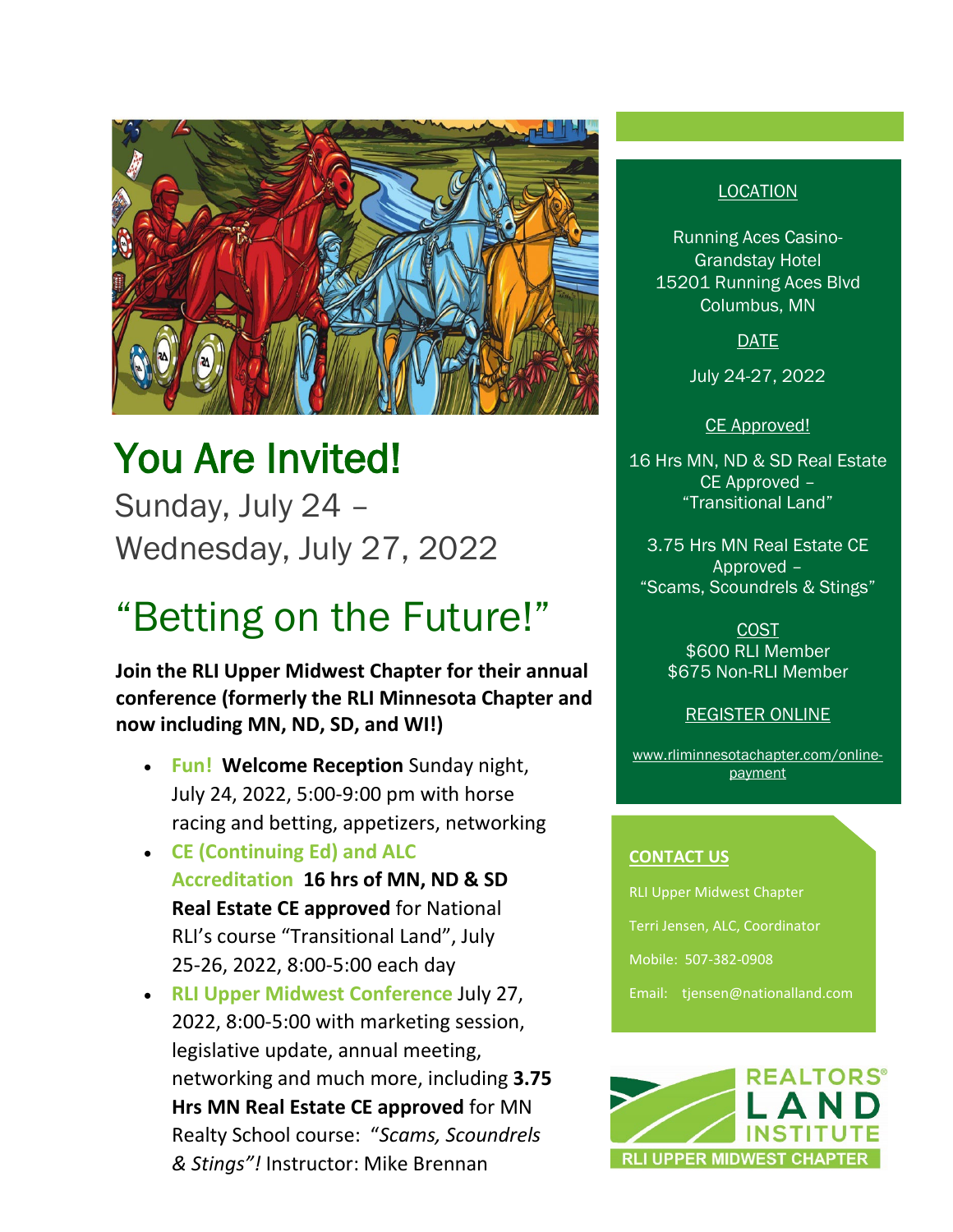## **Course Registration & Payment Information**

**Online course registration and payment information can be completed at the link below:**

<https://www.rliminnesotachapter.com/online-payment>

#### **Registration & payments are due by Monday, July 11, 2022 Room block bookings are good through June 24, 2022 (see next page)**

If paying by check, please complete the information below and mail payment in with this form to:

RLI Minnesota Chapter Terri Jensen, ALC 1005 Superior Drive Northfield, MN 55057 Mobile: 507-382-0908 Email: mnlandrealtor@gmail.com

#### **Name**: \_\_\_\_\_\_\_\_\_\_\_\_\_\_\_\_\_\_\_\_\_\_\_\_\_\_\_\_\_\_\_\_\_\_\_\_\_\_\_\_\_\_\_\_\_\_\_\_\_\_\_\_\_\_\_\_\_\_\_\_\_

(Please print your name)

#### **Address**: \_\_\_\_\_\_\_\_\_\_\_\_\_\_\_\_\_\_\_\_\_\_\_\_\_\_\_\_\_\_\_\_\_\_\_\_\_\_\_\_\_\_\_\_\_\_\_\_\_\_\_\_\_\_\_\_\_\_\_

(Please print address, city, state, zip code)

**E-mail Address**: \_\_\_\_\_\_\_\_\_\_\_\_\_\_\_\_\_\_\_\_\_\_\_\_\_\_\_\_\_\_\_\_\_\_\_\_\_\_\_\_\_\_\_\_\_\_\_\_\_\_\_\_

(Please print legibly)

**Phone:** \_\_\_\_\_\_\_\_\_\_\_\_\_\_\_\_\_\_\_\_\_\_\_\_\_\_\_\_\_\_\_\_\_\_\_\_\_\_\_\_\_\_\_\_\_\_\_\_\_\_\_\_\_\_\_\_\_\_\_

**NRDS** #:

**MN Real Estate License #:** \_\_\_\_\_\_\_\_\_\_\_\_\_\_\_\_\_\_\_\_\_\_ **ND Real Estate License #: \_\_\_\_\_\_\_\_\_\_\_\_\_\_\_\_\_\_\_\_\_\_ SD Real Estate License #:** 

**NOTE: if this information is not provided, you will be unable to receive MN, ND or SD Real Estate CE.**